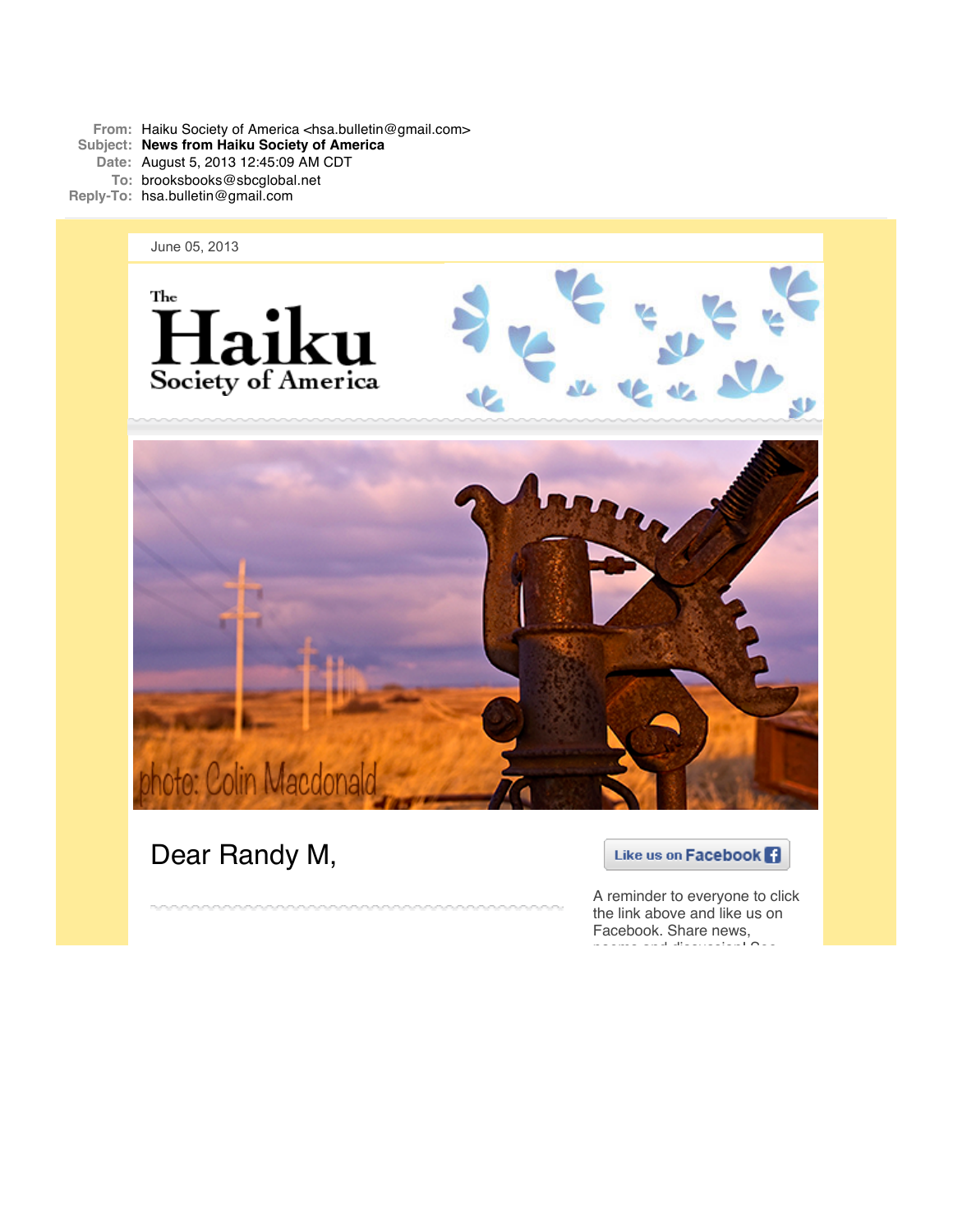# **Message From The President**

## **International Outreach**

In the last *Ripples* I told of my recent visits to haiku conferences in Germany and Bulgaria. I'm happy to announce that the German Haiku Society (Deutsche Haiku Gesellschaft) and the Bulgarian Haiku Union have both agreed to publication exchanges with HSA. They will be joining haiku organizations from Romania and Serbia in this effort, publishing 8-10 haiku by HSA members in their journals, while we will include 8-10 of their members' haiku in upcoming issues of *Frogpond*. I have also reached out to Haiku Canada, the Associazione Italiana Haiku, and the British Haiku Societyoffering the same exchange. So far, the haiku that we've been offering to our sister organizations have been written by Executive Committee officers. This was a practical way to begin, since we needed to get the poems out quickly to jump-start the initiative. However, the EC would like to consider other methods of selection for future exchanges. One suggestion is to offer haiku by the previous year's HSA contest winners and runners-up. Another is to appoint a selector to pick HSA membersubmitted haiku from the most recent *Frogpond*. If you have thoughts or suggestions as to how we might proceed, please let me know.

poems and discussion! See photos from some recent gatherings of the poetic kind.

### .haiku

If you have not had a chance to check out the ".haiku" column at the HSA webpage, please do so! Gene Myers shares tools and tips available to haiku poets. [Click here f](http://r20.rs6.net/tn.jsp?e=001LIXLG3lWyIuBZlODUctOYTnbm2nKbaWCrZlCvVNirKzE1edZSxZQF9CEJlv6kL1B_h8p0OiBIPD2qwlOVBKt9XzkEBJJbHdpGIP15ztpSJ9avqFwBo5OlR3HzOwrwDH6HGMg9_Hw777wBO9fsiepx6Py7Fj1aFiFufJkzXOQKLtKFImLL0k9cA==)or the archives.

### Become a Member of HSA

Membership in the Haiku Society of America includes a year's subscription to the society's journal, *Frogpond* (three issues yearly). In addition, members receive the newsletter, *Ripples* (three issues yearly), the annual information sheet, and an annual address/email list of HSA members.

#### [Join Now!](http://r20.rs6.net/tn.jsp?e=001LIXLG3lWyIucDHdmxv-NV7A5MMLra88A5K14h8nNcR7fZ0MxKc5oma3rdgIkiTKNBlva6nR0YvjUKe4DjdZ-p-OYBCxq7RLOdfmTmIzFX8TXy0d_STKHv4zJUFaDM6Kn)

View our web sampler of **Frogpond** at the **HSA Website**.

Join Our Mailing List!

[HSA Bulletin Archives](http://r20.rs6.net/tn.jsp?e=001LIXLG3lWyIvN0JqttoyPZfFaBRDmIpPfp7cU8GUR5aIJN9D_nZcDPhZgIIX4fZVvoKgGZd1t7ocuuEMya9MDC66Unf6osoKczTi2TxjongZhD3TB__CwX1Q4RwaZZShvXC3NeucKRxGM74z0Xa1HuJ_AIdZR9fcgcndR1hxrnutnpewN51cQxT0oXNSL3aFW1kA3nxyfpGc=)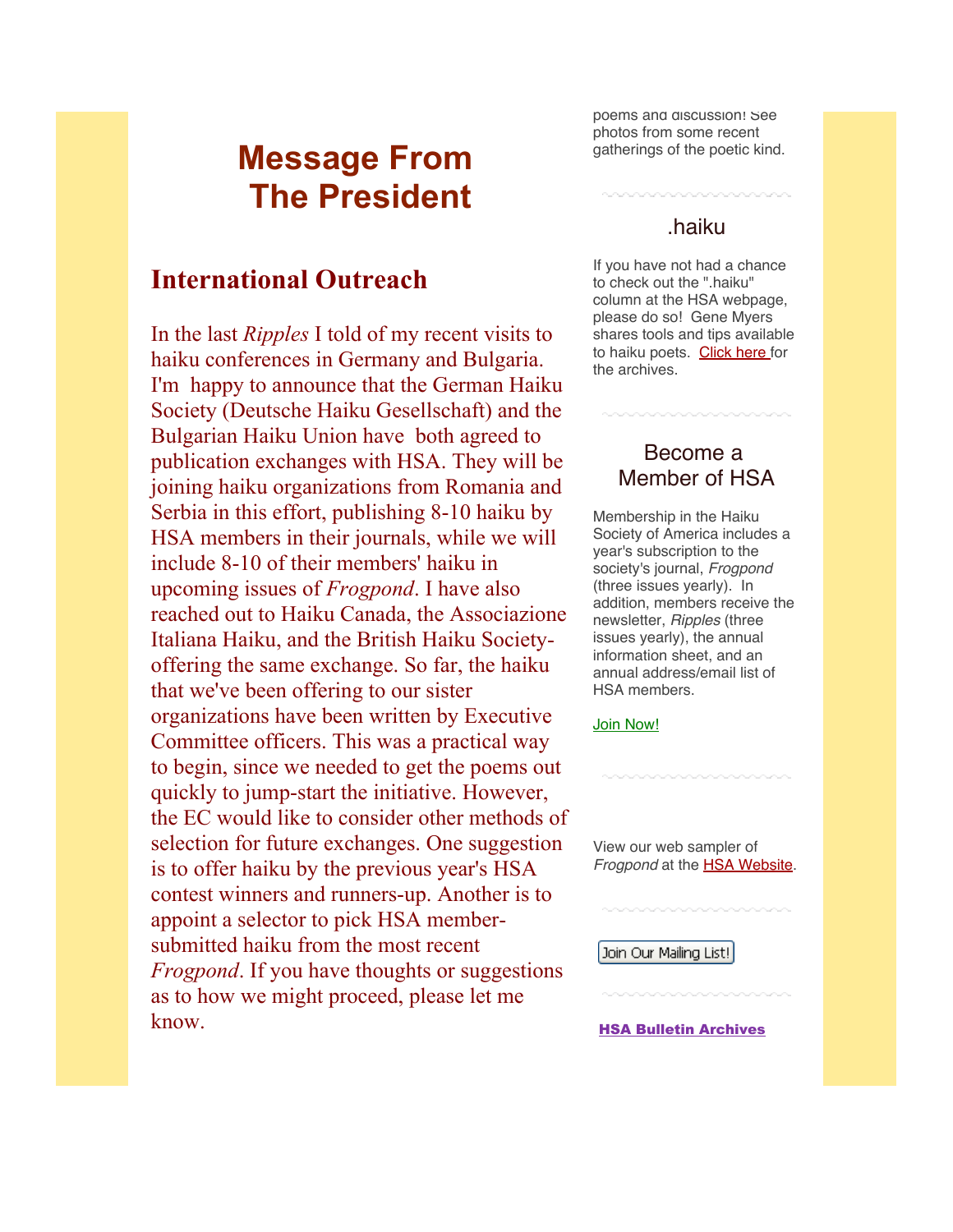## **Volunteers**

I want to thank all of you who responded so generously to my various calls for volunteers this year. I thank Aubrie Cox for offering her new 'Last Page' feature for *Ripples*: a way for us to end each newsletter with a thoughtful mini-essay on an important aspect of haiku composition. I also thank Christina Laurie and Karen Disljenkovic for offering their help with the proofreading for *Ripples*. I thank Paula Moore, Charlotte DiGregorio, Mike Kozubeck, Terri French, Tom Painting, Gary Rhotham and Lauren Mayhew for stepping up to contact lapsed members, convincing many to rejoin our ranks. I thank Carolyn Dancy for rising to my challenge to edit the 2013 members' anthology which, I'm told, will be available in mid-October. And I thank Mike Montreuil for expertly assisting Carolyn with the layout and printing. Furthermore, I thank all of you who volunteered to serve as mentors; two weeks ago, I matched three mentors to three 'mentees' - offering them these ground rules to help guide their work:

- 1. The Mentor will decide how often the two will be in contact. This is usually an email exchange. For example, the Mentor can schedule exchanges weekly, twice a month or monthly.
- 2. The Mentor will decide how long the relationship should last. This is a temporary arrangement, not a permanent 'marriage.' When the Mentor feels that he or she has taught what he or she can about haiku, the mentorship can end.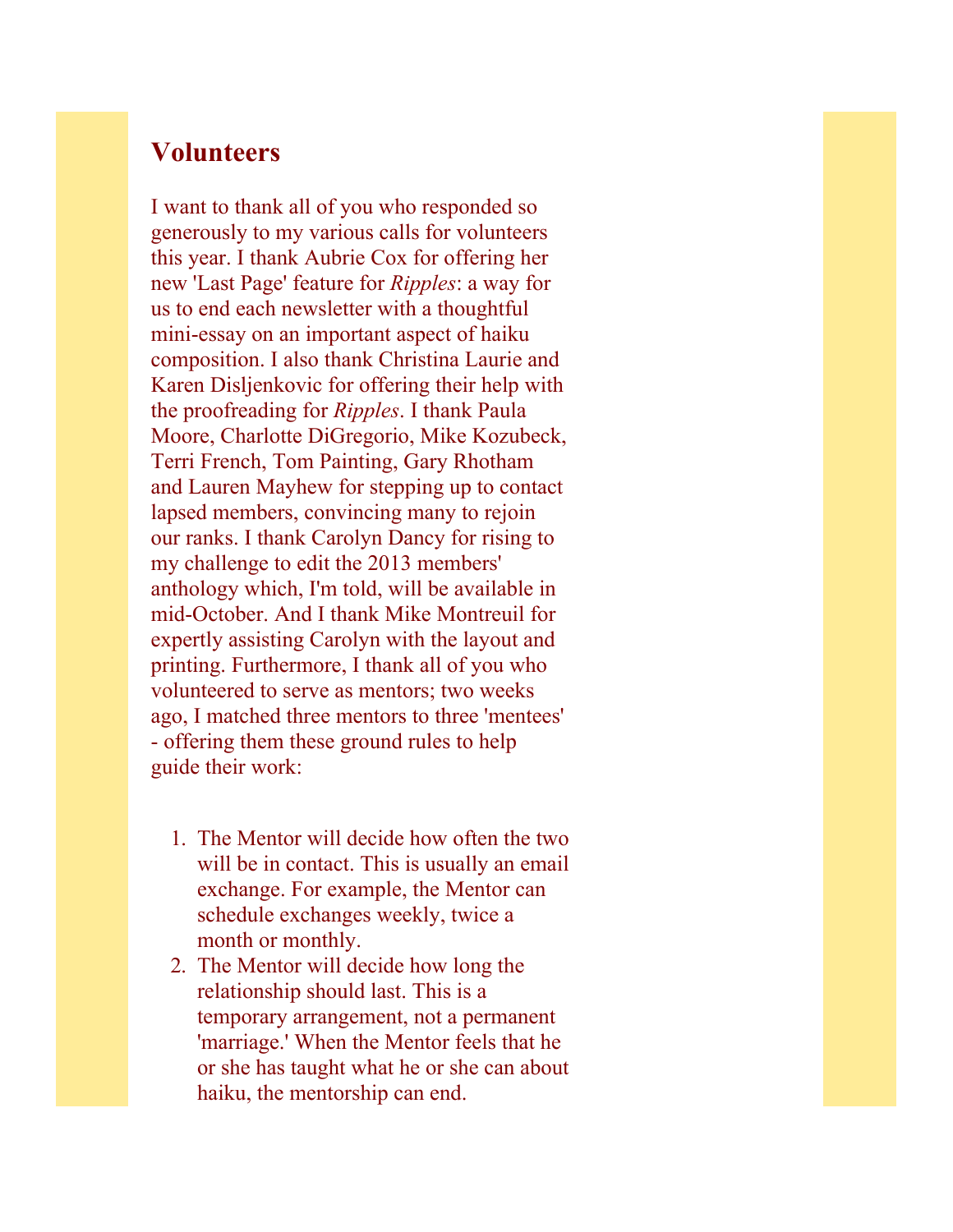- 3. The Mentee can also end the mentorship at any point, based on his or her own time, energy, and feeling as to the value of the mentoring.
- 4. The Mentor will decide how formal or informal to be. For example, he or she might simply invite the Mentee to submit haiku for helpful criticism - or he or she might ask the Mentee to do creative assignments or outside reading; this is all up to the Mentor's teaching style.

I have invited the mentors and their students to touch base with me a few months from now, to say how things are going, and especially to offer any modifications or additions to the rules that they would like to suggest. I'm hoping that these rules will ease some of the tensions and fears that are natural in such situations. Expect to hear their feedback in a future edition of *Ripples* - at which time they can decide whether to reveal who they are or to remain anonymous. All I can say about the mentors at this point is that all three are terrific poets with a lot to teach. I hope that our mentoring program can grow in future years, representing a tangible benefit to members.

Lastly, I'd like to thank everyone who has given his/her name to be called upon when special tasks arise. It's great to know I can count on you! If you've not yet volunteered but would like to be on the list (remembering that, if you're too busy when I call you, 'No' is a completely acceptable answer), just send me your name and contact information.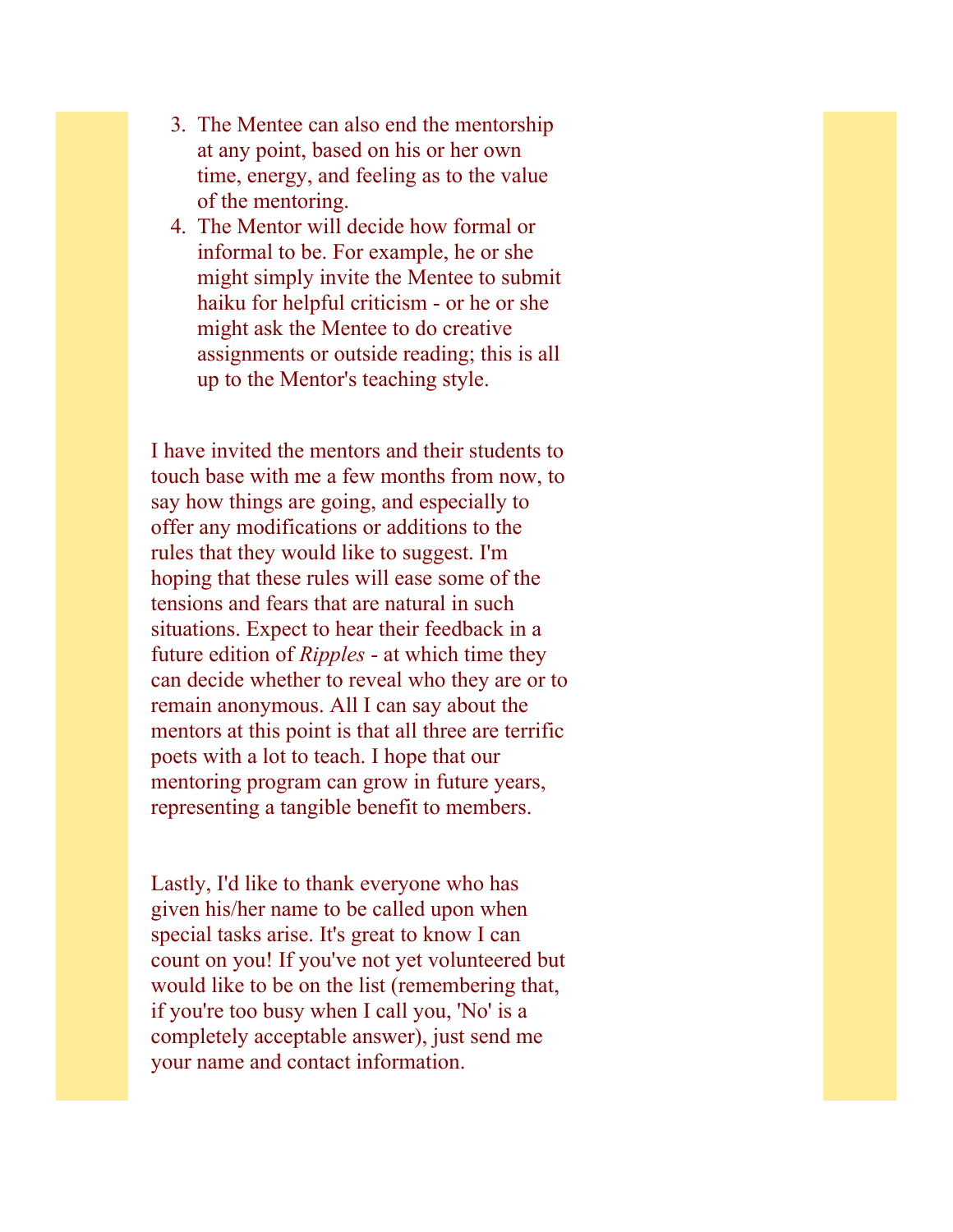## **2012 Members' Anthology**

Earlier this year, I reported that the editor of the 2012 members' anthology was asked by the EC to complete her work by April 30th. Unfortunately, the status of the book remains uncertain. In a few days the EC will meet by phone to decide whether we should continue waiting, or send refunds to those who paid for the anthology. If you have a strong opinion either way, let me know before our August 8th meeting. Thanks!

**David G. Lanoue HSA President** [david1gerard@hotmail.com](mailto:david1gerard@hotmail.com)

# **2nd Annual Ginko Haikufest: "gazing at flowers"**

The Southeast Chapter of *The Haiku Society of America* presents its 2nd Annual Ginko Haikufest: "gazing at flowers"

In celebration of Koboyashi Issa's 250th birthday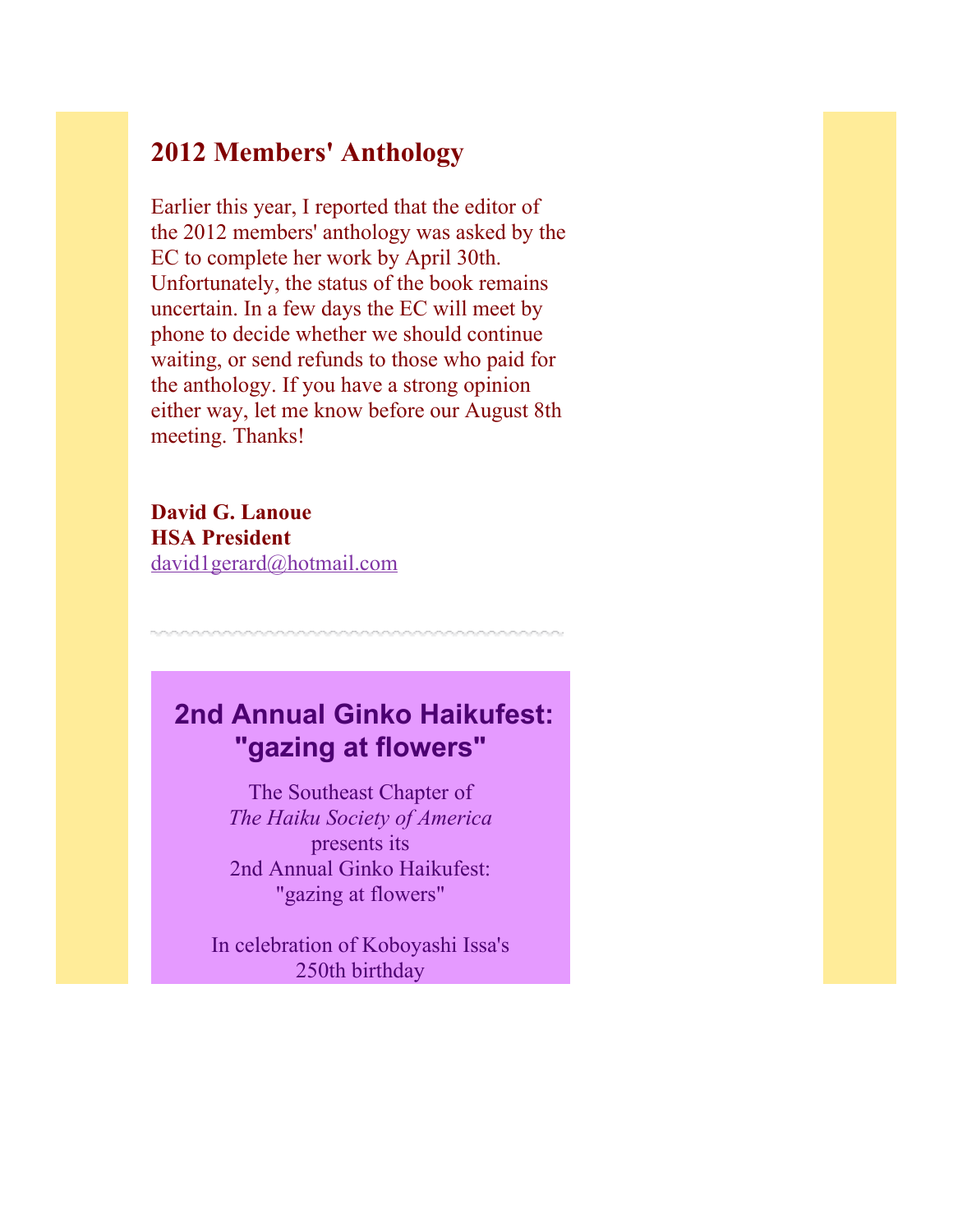Friday, October 25 - Sunday, October 27, 2013 Artmore Hotel - Atlanta, Georgia

Featuring a special celebratory reading by HSA President, David Lanoue

To download the registration form and read about Speakers, Workshop Leaders and Performers, click on the blue link below.

**[2nd Annual Ginko Haikufest](http://r20.rs6.net/tn.jsp?e=001LIXLG3lWyIsafj3HO4KQ68aUBuGPp-TozhcMMq651XUdC-Pf34sMDTG64_-grcHRvjMedLH3yh_VBr_hLmLcvP0PuYEhPNlEJWsXs1RsaoW9GvP4qRUDAqmuXrhWsDjATUtxXTV_hiIg71OM1mAsrFHISWo2HrimiST06w8fi8YynzUwn6x1lrgjhiNUET72464TbCJt6Jw=)**

## **HSA Quarterly Meeting December 13-15, 2013 in New Orleans**

Our plans for the fourth national meeting of 2013 are rapidly falling into place. Expect pleasant weather (not a guarantee but a probability), good company, stimulating presentations, fruitful activities, jazzy music, spicy food, dashes of history and culture, and, of course, haiku!

Highlights will include...

### **Friday, Dec. 13**

- A jazz history walking tour of the Storyville neighborhood
- Dinner at Tivoli and Lee, an up-and-coming Southern-styled (reasonably priced) restaurant

### **Saturday, Dec. 14**

Latter Library, 5120 St. Charles Avenue 9:00 a.m. - 4:00 p.m.

• A hands-on "How-to-Haiku" workshop led by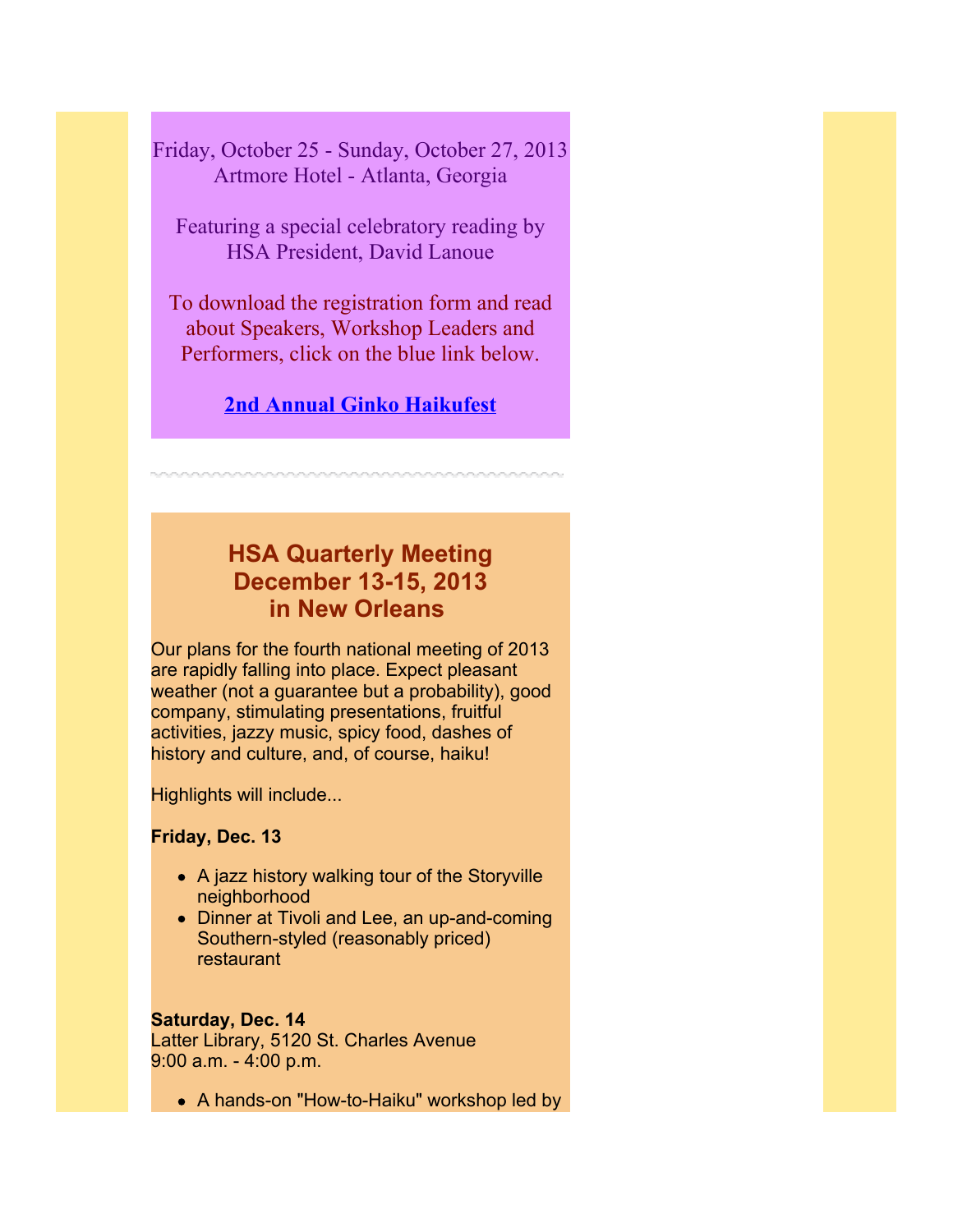Tom Painting

- A reading and book-signing by "Haiku Elvis" (Carlos Colon)
- A presentation on "Haiku and Video Games" by Nicholas Sola
- A musical haiku duet performed by Johnette Downing and Juliet Seer Pazera
- Closing out Issa's 250th birthday year with a sharing of favorite haiku
- And more!

### **Sunday, Dec. 15**

- Haiku walk and Kukai in Audubon Park
- "Haiku Elvis and Friends": a public reading by conference participants at the famous Maple Leaf Bar

Recommended bed-and-breakfast: Park View Guest House, conveniently located next to Audubon Park and near a stop on the St. Charles Avenue streetcar line.

#### [http://parkviewguesthouse.com](http://r20.rs6.net/tn.jsp?e=001LIXLG3lWyIuU95E4RNyZ6b82ZTGh3xxG0ToL_wluJSjbUhoo3fPkGlR4tWZcm2G_sfd9fiy_u81ACt2gIj7gphxv5goX4KkLrMZit_mW5RmFaLMdox7zLQ==)

We also have a list of less pricy hotels, including an inexpensive hostel. I hope you'll consider joining us, and please don't hesitate to contact me if you have any questions. See you in December?

David Lanoue, HSA President [david1gerard@hotmail.com](mailto:david1gerard@hotmail.com)

> **Contemporary Haiku: Where Do We Go From Here?**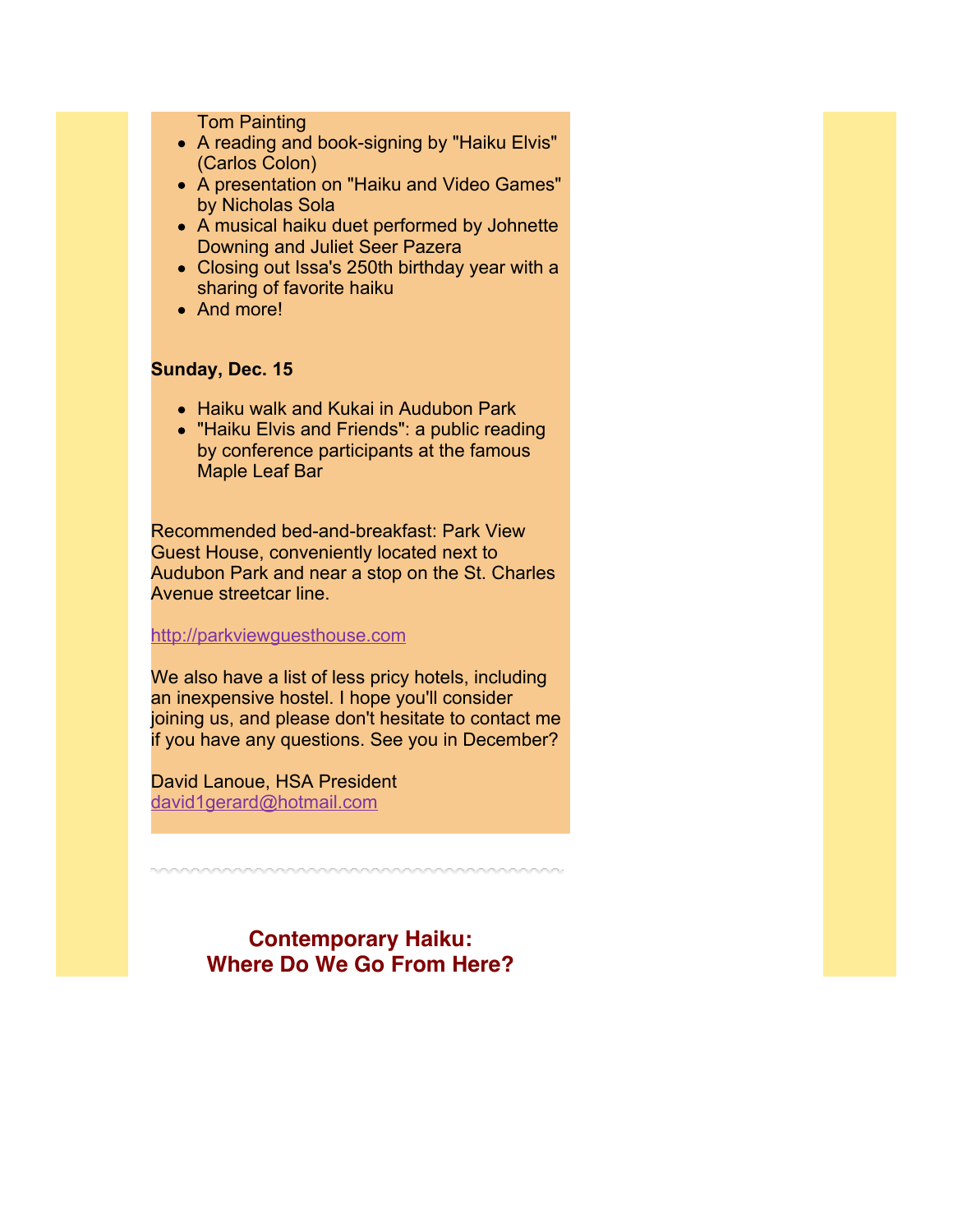The Midwest Region will host **HSA's Annual National Meeting** with an exciting symposium and cultural events in Metro Chicago, Friday through Sunday, Sept. 27-29. The Symposium's theme will be: *Contemporary Haiku: Where Do We Go From Here?* The event will be held at the Holiday Inn in Evanston IL, along Chicago's North Shore.

The gathering is already drawing participants and speakers from 20 states, Japan, and Canada.

The Symposium will feature a keynote speech from Professor Toshio Kimura, Director of the Haiku International Association in Tokyo. He will speak on the new era of haiku and how the role of nature is being defined.

There will be a panel of editors addressing the future of American haiku. It will include: Stanford *Forrester of bottle rockets, Francine Banwarth of* Frogpond, George Swede, former Editor of *Frogpond,* Roberta Beary, Haibun Editor of *Modern Haiku,* and Dr. Randy Brooks, Editor of *Mayfly.* The panel will also field questions on what editors seek in haiku submissions.

Among other highlights will be a presentation by Roberta Beary on haibun, a prose piece that uses embedded haiku to enhance the composition's resonance and effect. During this presentation, haibun that has been submitted to the presenter ahead of time, will be anonymously critiqued during the session. There will also be a haiga presentation--haiku combined with art--by Lidia Rozmus, an artist-poet. Her work will be exhibited during the Symposium.

In addition, Dr. David G. Lanoue, HSA President will give a presentation, *"Reading the New Haiku,"* that will explore postmodern haiku of the 21st century to arrive at authorial intention versus readers' invention in haiku.

Other highlights will include a guided meditation, a haiku book/journal display with signings by authors, a raffle of haiku journals and books, and readings by poets.

The event will also feature networking meals held at ethnic restaurants in the quaint town of Evanston, and cultural events including a guided architectural tour of the world-famous Baha'i House of Worship in nearby Wilmette. This will also include a nature walk (Ginko) through the Temple's gardens to inspire the writing of haiku. Further, a guided tour of Northwestern University's Block Museum, a major tourist attraction, will be included, among other cultural field trips.

A schedule of events, biographies of speakers, registration form, and instructions for hotel reservations, may be requested by email from Charlotte Digregorio, HSA Midwest Regional Coordinator, at c-books@hotmail.com.

#### **Schedule**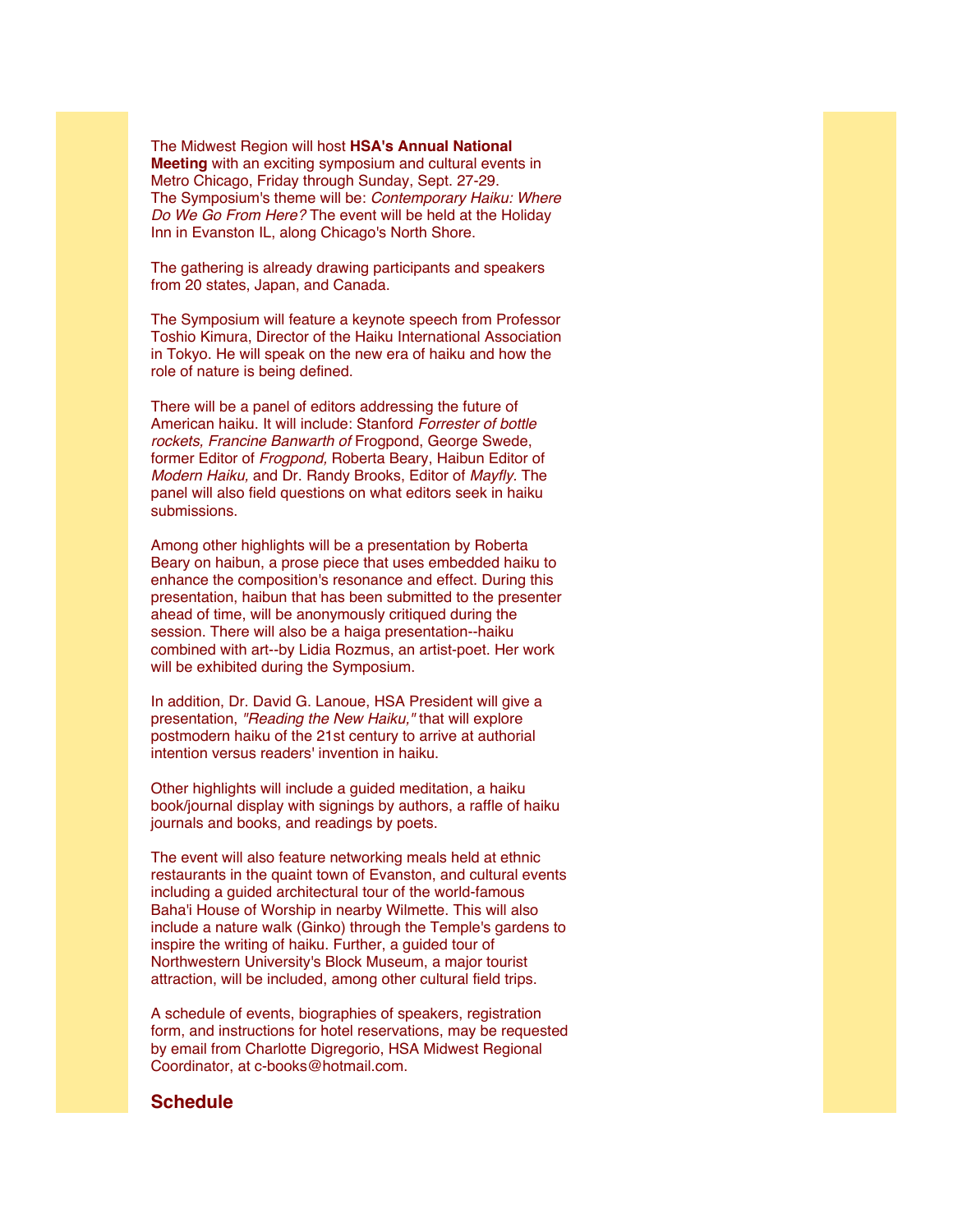#### **Friday, Sept. 27**

6 p.m. Dinner, Giordano's, 1527 Chicago Ave., Evanston. No Host. Optional: After dinner, concert in the community.

#### **Saturday, Sept. 28**

8 to 9 a.m. HSA Annual National Board Meeting. Nomination of officers and other business. Open to the public.

9 to 9:30 a.m. Check-in with registration materials given.

9:30 to 9:40 a.m. Welcome by Charlotte Digregorio, HSA Midwest Regional **Coordinator** 

9:40-10:30 a.m. Keynote Speech by Professor Toshio Kimura, (Tokyo, Japan), followed by questions. Title: New Era/Epoch of Haiku Prof. Kimura will discuss modern/non-traditional haiku and how we define the role of nature in it.

10:40 to 11 a.m. Guided Meditation, by William Shehan, (Illinois).

11 a.m. to Noon Editor's Panel: What Is The Future of American Haiku? Panel Moderator: Marsh Muirhead, (Minnesota) Panelists: Stanford Forrester, (Connecticut); George Swede, (Canada); Roberta Beary, (Maryland); Francine Banwarth, (Iowa); and Dr. Randy Brooks, (Illinois). Panel will share their perspectives on this theme, and also answer questions about what editors seek in haiku submissions.

Noon to 1:30 p.m. Lunch

1:30--2:30 p.m. Haibun-- Blood, Sweat and Tears Subtitle: Anonymous Haibun Workshop, by Roberta Beary, (Maryland)

Do you have what it takes for your haibun to be accepted for publication? Haibun Editor Roberta Beary, along with the audience, will edit your haibun according to *Modern Haiku* submission guidelines:

**(1)** Each verse should be able to stand on it own as a haiku, without reference to the prose; **(2)** The prose should be composed in haikai style-that is, with an eye to brevity, objectivity, and non-intellectualization; **(3)** The haiku and the prose should stand in the same relationship to one another as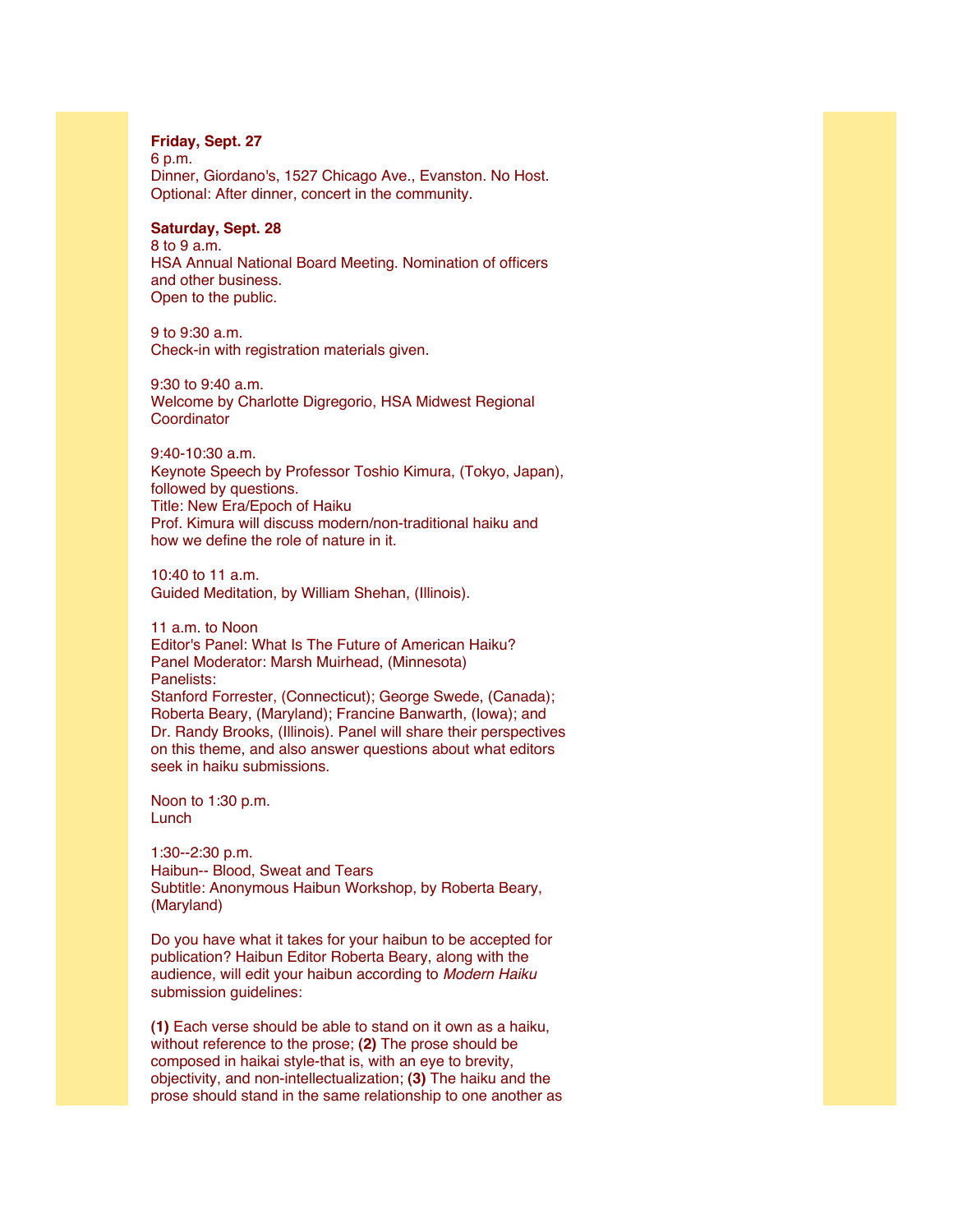do the two parts of the haiku-that is, one part should not repeat, explain, or continue the other, rather the juxtaposition of the two should lead the reader to experience added insight or resonance. Haibun are generally, but not necessarily, titled.

**Important:** Participants who wish to submit haibun must email no more than one haibun (without name appearing anywhere on the work) to Roberta Beary by Aug. 21: shortpoems@gmail.com

#### 2:45-3:15 p.m

*Haiga: A few words, a few brush strokes,* by Lidia Rozmus, (Illinois) The artist-poet will give an Introduction to haiga - tradition,

aesthetics, and tools. It will be followed by questions and answers.

3:15-3:30 p.m. Break: Viewing of Lidia Rozmus' Haiga Haiku Book/Journal Display

#### 3:30-4:30 p.m. Workshop: Reading the New Haiku by Dr. David G. Lanoue, HSA President, (Louisiana) **(1)** An exploration of postmodern haiku of the 21st century to arrive at "a" meaning as opposed to "the" meaning; **(2)** To consider authorial intention versus readers' invention in haiku: Are there limits? Are there rules for poets and readers? Should there be?

4:30-5 p.m. Raffle of Haiku Journals/Books Networking with Panelists/Speakers Book Signing/Sales

#### **Optional:**

5:30 p.m. Dinner, Celtic Knot Public House, 626 Church St., Evanston. No Host. Following dinner, haiku reading at the Restaurant.

#### **Sunday, Sept. 29**

9:30 a.m. Architectural Tour of world-famous Baha'i House of Worship, Wilmette, IL. (Free Guided Group Tour). Afterwards, Ginko walk through its beautiful gardens.

11:30

Lunch at Whole Foods Deli, 1640 Chicago Ave., Evanston.

#### Afternoon

Free guided group tour of Northwestern University's Block Museum in Evanston. Grosse Point Lighthouse in Evanston, walk on the beautiful

beach of Lake Michigan, or trip to downtown Chicago.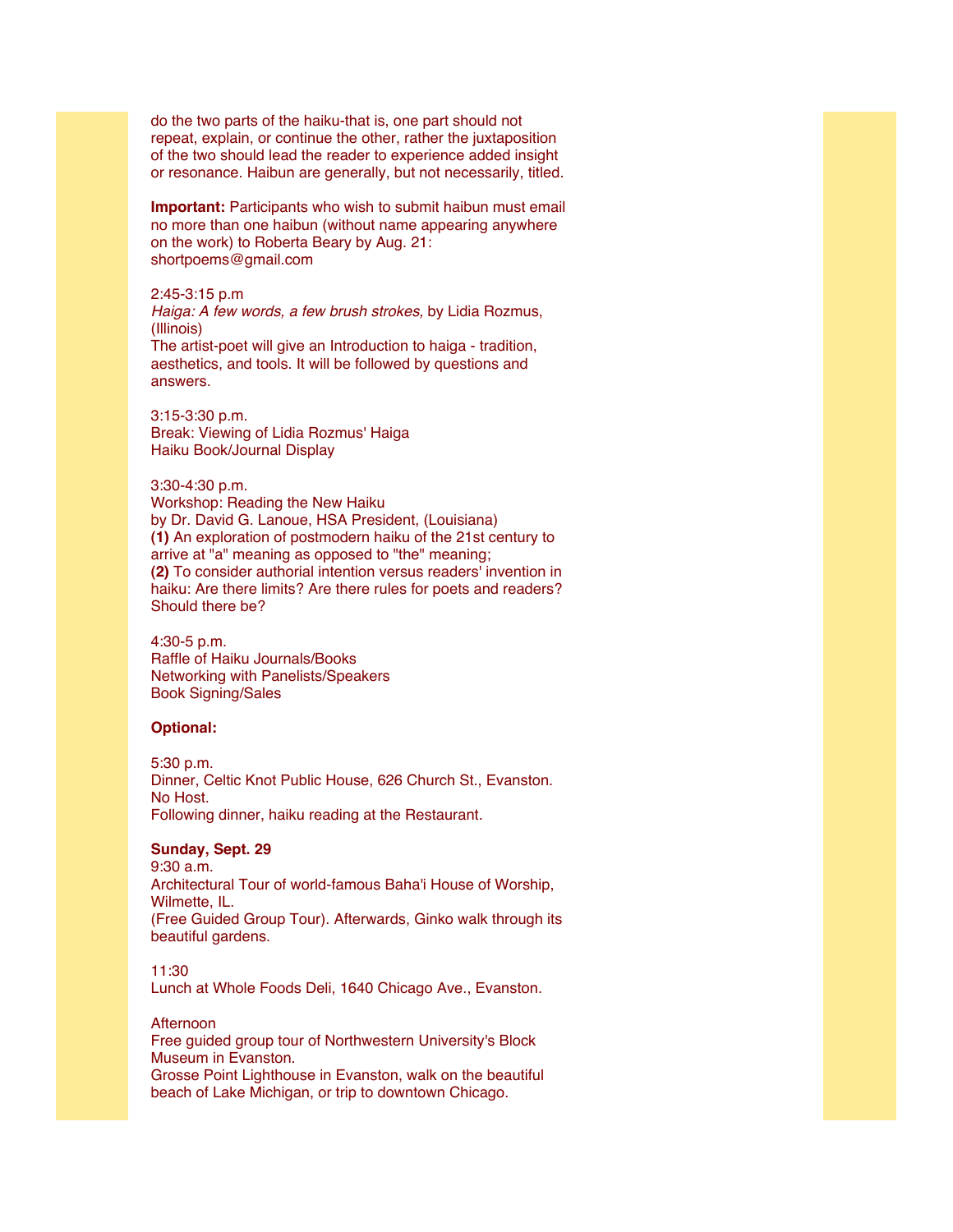## **Haiku San Diego's** *ants on the sidewalk*

Haiku San Diego hosted a multimedia haiku performance, *'ants on the sidewalk,'* at its February monthly meeting, Sunday, February 10, 2013. Deborah P Kolodji, Gregory Longenecker, and Naia, all members of the Haiku North America 2013 steering committee, read urban-themed haiku and senryu, accompanied to Jazz music and a slide show of urban-themed images.

Haiku North America 2013 will be held August 14- 18 onboard the Queen Mary, in Long Beach. It is a bi-annual conference that will feature over 25 different presentations, panels, discussions, performances, and readings on different facets of haiku. It will also feature a bookstore, a haiku contest, a participant-created haiku anthology, an art show and haiga exhibition, haiku-writing exercises, and a banquet with a performance and keynote speech by renowned butoh dancer, Don McLeod. For more information, see the website at [www.haikunorthamerica.com.](http://r20.rs6.net/tn.jsp?e=001LIXLG3lWyIvrxhNA8D4ivArZM_8JqW_bLPeriYWCvs9iSFYqzd30Mi0chiMUy2XqZXyQHUrkh1AA7KOs7nvin3-_VdQllAumQ9Msmy5kQwBbC-Sy-7yrRbGbGZU27WWo)

*'ants on the sidewalk'* was first performed at Haiku Pacific Rim, in Pacific Grove, California. It will be the 26th Podcast of Haiku Chronicles, a poetry podcast hosted by Donna Beaver and Alan Pizzarelli at [www.haikuchronicles.com.](http://r20.rs6.net/tn.jsp?e=001LIXLG3lWyIuffaiAzcdZjSaPnqhZ5C9S7tKgxpergAycBuE6mUL2951QDrWJfnV8d5XZ3pZvp0NAYS-oghmYGoDzOYgVSR-dNIlMaE0F1tyRL9T-SlVNpe_jiiexTAfF)

> Haiku San Diego was founded by Naia and Billie Dee and meets on the 2nd Sunday of most months, from 12:30 to 2:30 at Open Door Books, 4761 Cass Street, San Diego, CA.

Ignatius Fay *HSA Bulletin* Editor Haiku Society of America

*Comments or concerns about your membership? Please contact the HSA*